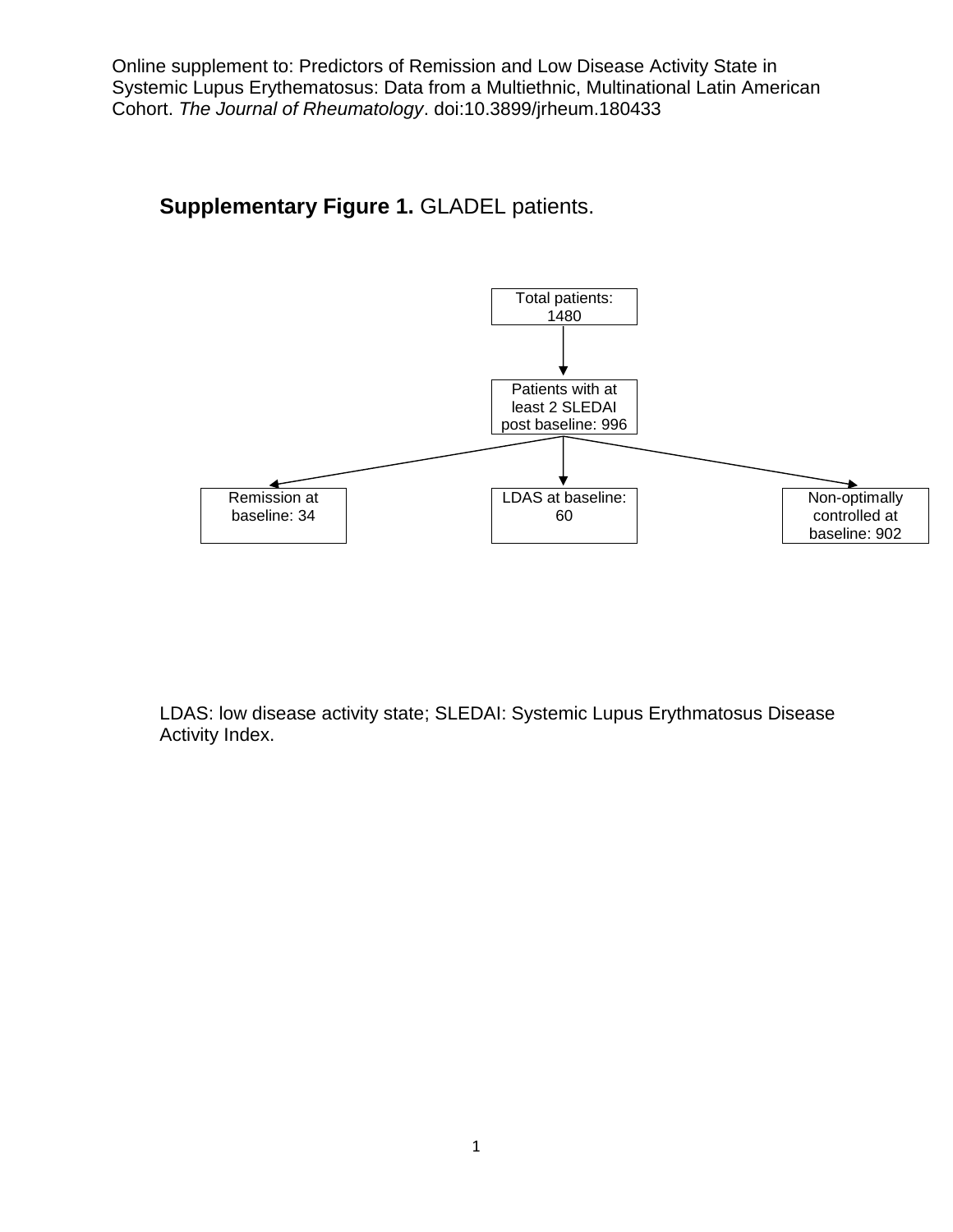



**A.** Age at cohort entry (categorized). LDAS: low disease activity state; SLEDAI: Systemic Lupus Erythmatosus Disease Activity Index.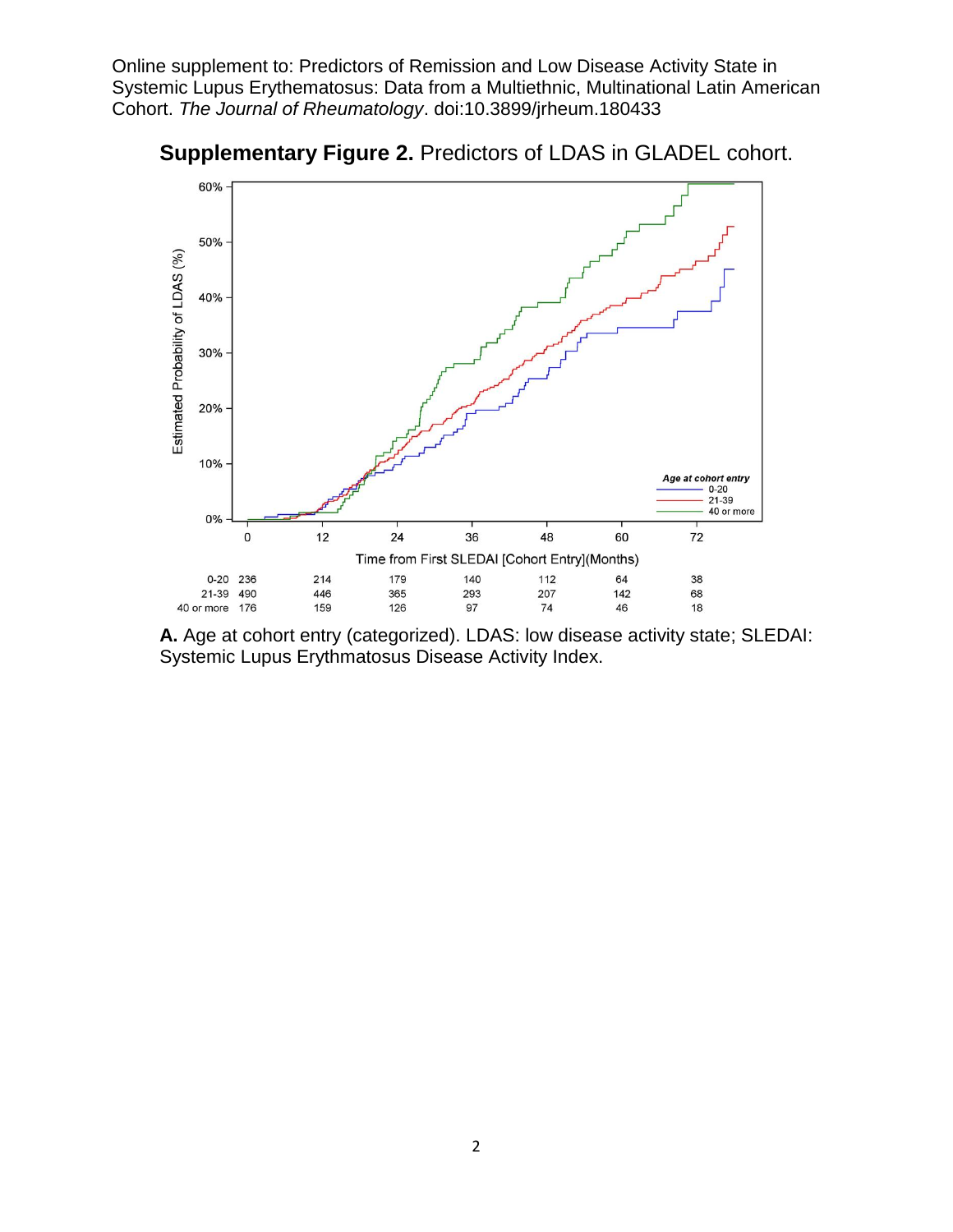

**B.** Presence of mucocutaneous involvement. LDAS: low disease activity state; SLEDAI: Systemic Lupus Erythmatosus Disease Activity Index.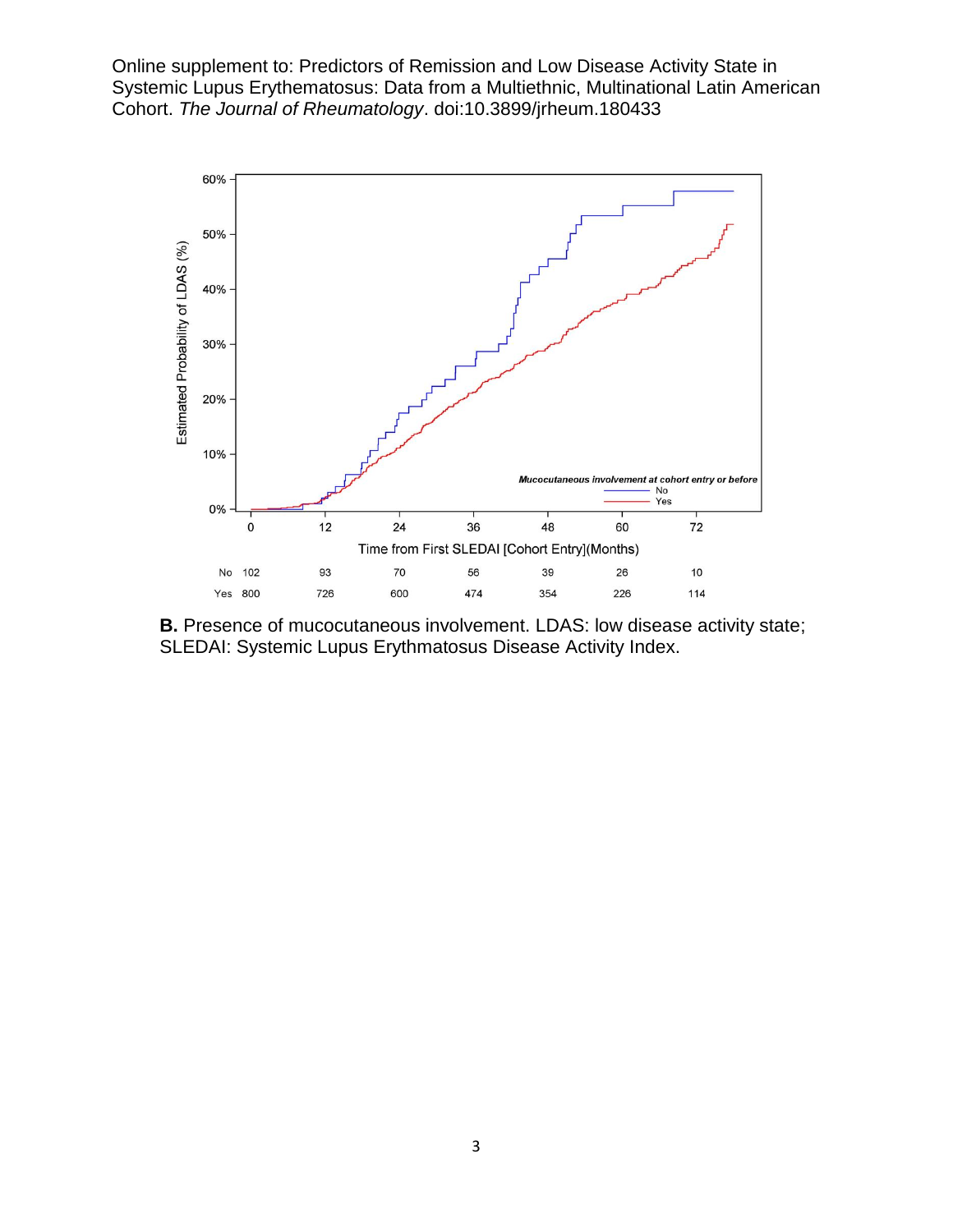

**C.** Presence of renal involvement. LDAS: low disease activity state; SLEDAI: Systemic Lupus Erythmatosus Disease Activity Index.